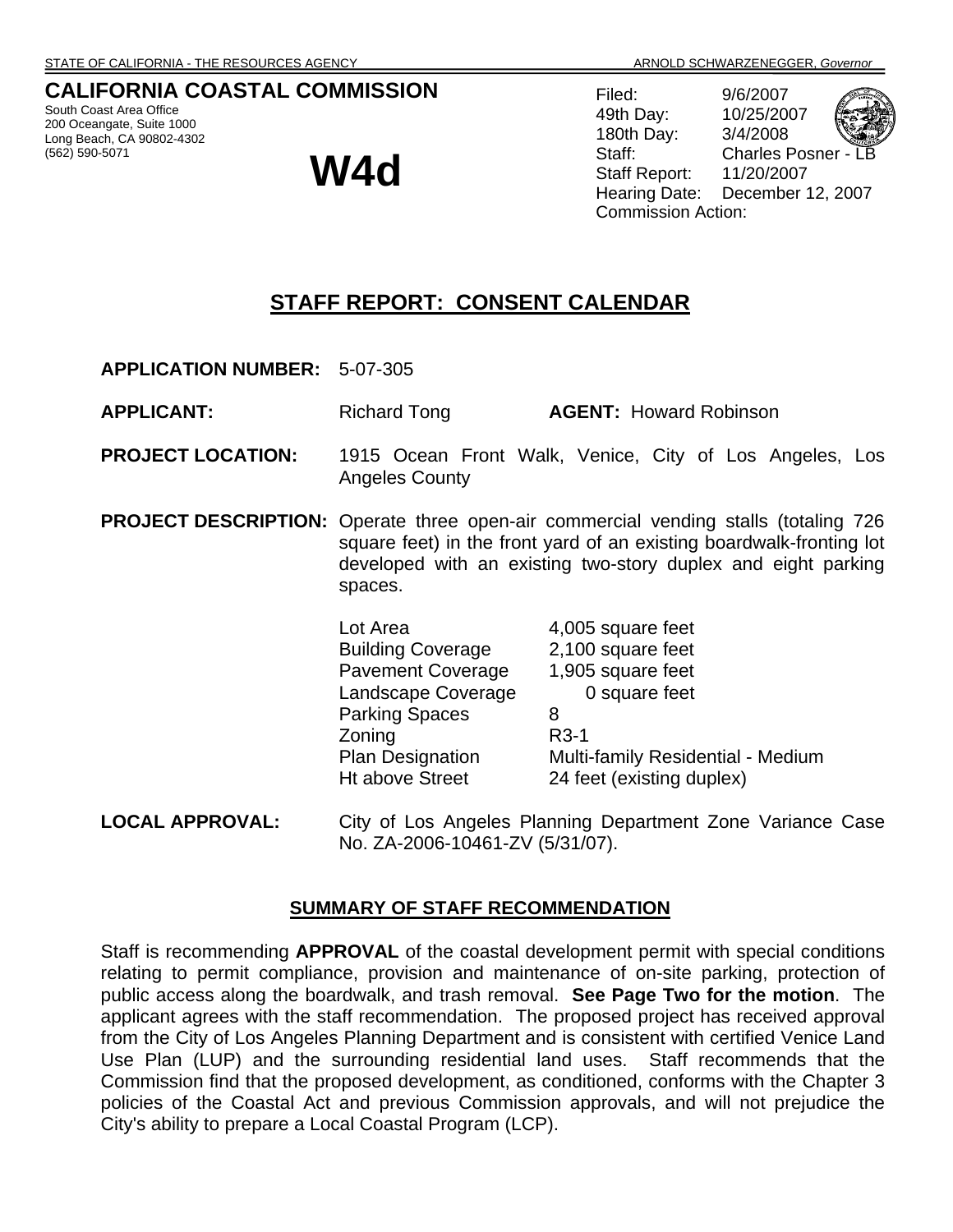#### 5-07-305 Page 2

## **SUBSTANTIVE FILE DOCUMENTS:**

- 1. Certified Land Use Plan for Venice, City of Los Angeles, 6/14/01.
- 2. Venice Specific Plan, City of Los Angeles Ordinance No. 175,693.
- 3. Coastal Development Permit 5-92-127 (Venice Family Clinic: Vending at 411 OFW).
- 4. Coastal Development Permit 5-96-025 (Grant: Vending at 419 OFW).

## **STAFF RECOMMENDATION:**

The staff recommends that the Commission adopt the following resolution to **APPROVE** the coastal development permit application with special conditions:

### **MOTION:** *"I move that the Commission approve the coastal development permit applications included on the consent calendar in accordance with the staff recommendations."*

Staff recommends a **YES** vote. Passage of this motion will result in approval of all the permits included on the consent calendar. An affirmative vote by a majority of the Commissioners present is needed to pass the motion.

#### **I. Resolution: Approval with Conditions**

The Commission hereby **APPROVES** a coastal development permit for the proposed development and adopts the findings set forth below on grounds that the development as conditioned will be in conformity with the policies of Chapter 3 of the Coastal Act and will not prejudice the ability of the local government having jurisdiction over the area to prepare a Local Coastal Program conforming to the provisions of Chapter 3 of the Coastal Act. Approval of the permit complies with the California Environmental Quality Act because either 1) feasible mitigation measures and/or alternatives have been incorporated to substantially lessen any significant adverse effects of the development on the environment, or 2) there are no further feasible mitigation measures or alternatives that would substantially lessen any significant adverse impacts of the development on the environment.

### **II. Standard Conditions**

- 1. Notice of Receipt and Acknowledgment. The permit is not valid and development shall not commence until a copy of the permit, signed by the permittee or authorized agent, acknowledging receipt of the permit and acceptance of the terms and conditions, is returned to the Commission office.
- 2. Expiration. If development has not commenced, the permit will expire two years from the date this permit is reported to the Commission. Development shall be pursued in a diligent manner and completed in a reasonable period of time. Application for extension of the permit must be made prior to the expiration date.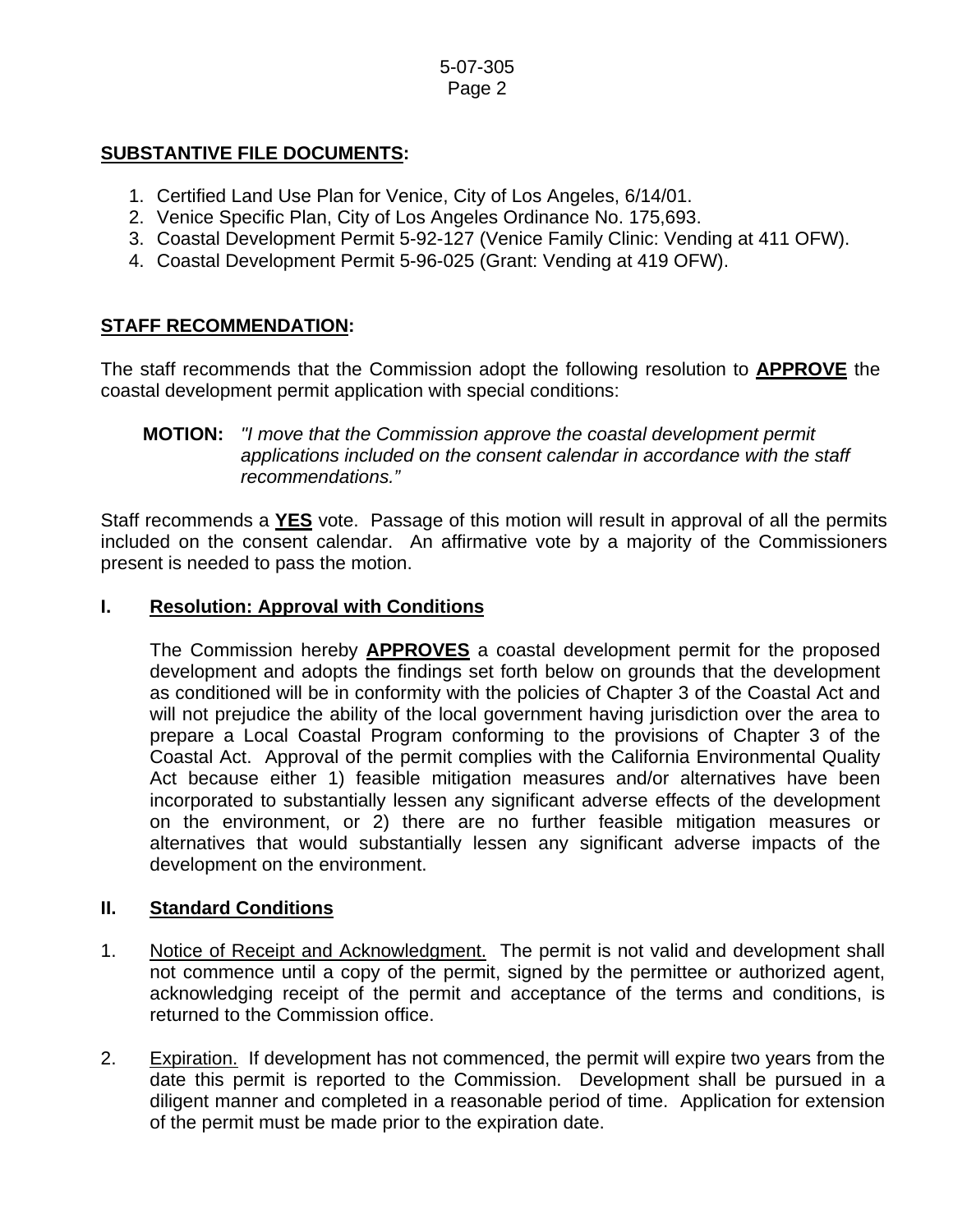#### 5-07-305 Page 3

- 3. Interpretation. Any questions of intent or interpretation of any condition will be resolved by the Executive Director or the Commission.
- 4. Assignment. The permit may be assigned to any qualified person, provided assignee files with the Commission an affidavit accepting all terms and conditions of the permit.
- 5. Terms and Conditions Run with the Land. These terms and conditions shall be perpetual, and it is the intention of the Commission and the permittee to bind all future owners and possessors of the subject property to the terms and conditions.

#### **III. Special Conditions**

#### 1. Permit Compliance

 Coastal Development Permit 5-07-305 approves, consistent with the following conditions of approval, the operation of three open-air commercial vending stalls (totaling 726 square feet) in the front yard of an existing boardwalk-fronting lot developed with an existing two-story duplex and eight parking spaces. All development must occur in strict compliance with the proposal as set forth in the application, subject to any special conditions. Any proposed change or deviation from the approved plans, including change in the vending area, change to parking supply or change in use, shall be submitted to the Executive Director to determine whether an amendment to this permit is necessary pursuant to the requirements of the Coastal Act and the California Code of Regulations. No changes to the approved plans shall occur without a Commission amendment to this coastal development permit unless the Executive Director determines that no amendment is required.

#### 2. On-site Parking

A minimum of eight (8) parking spaces shall be provided and maintained on the site, **as indicated by the applicant on Exhibit #4 of the 11/20/07 staff report**. Vehicular access to the site shall be taken only from the rear alley (Speedway). Vehicular access to the site is not permitted from the boardwalk (Ocean Front Walk). Two pairs of tandem parking spaces (four parking spaces) shall be reserved for the exclusive use of the two existing residential units on the property. Two pairs of tandem parking spaces (four parking spaces) shall be reserved for the exclusive use of the vending use permitted on the property. Each parking space shall be identified by a painting on the pavement indicating that the parking space is reserved for a residential unit or a vending space. All leases for residential units and vending spaces on the property shall reference this parking condition and shall identify which parking spaces are assigned for each residential unit and vending space. **PRIOR TO ISSUANCE OF THE COASTAL DEVELOPMENT PERMIT**, the applicant shall submit evidence, for the review and approval of the Executive Director, which demonstrates compliance with this condition.

#### 3. Public Right-of-Way – Ocean Front Walk

 The proposed project shall not interfere with public access and use of the public walkway (Ocean Front Walk) that fronts the project site. The development approved by this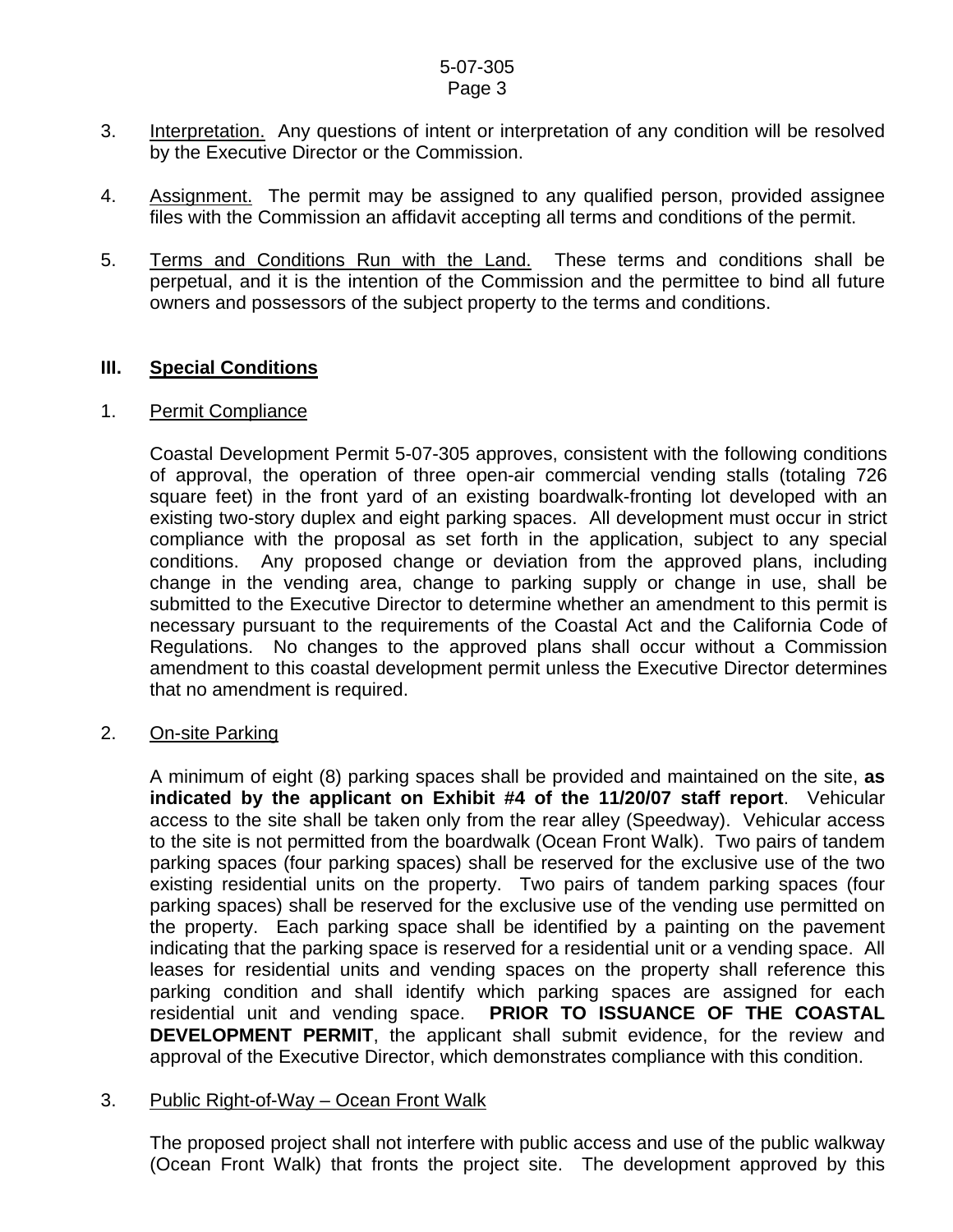#### 5-07-305 Page 4

coastal development permit is limited to the applicant's private property. Private use or development of the public right-of-way of Ocean Front Walk is not permitted. Unpermitted off-site development includes, but is not limited to: vending activities, placement of tables or merchandise displays, and posting of signs.

#### 4. Trash Removal

All trash generated by commercial activities on the project site shall be disposed of at the end of each day, or as soon as possible

### **IV. Findings and Declarations**

The Commission hereby finds and declares:

### **A. Project Description**

The applicant proposes to operate three open-air commercial vending stalls (totaling 726 square feet) in the front yard of an existing boardwalk-fronting duplex (Exhibit #4). The project site is a 4,100 square foot residentially-zoned (R3-1) lot situated on the inland side of the Venice Boardwalk (Ocean Front Walk), between  $19<sup>th</sup>$  and  $20<sup>th</sup>$  Avenues (Exhibit #3). The existing two-unit residential structure on the property was built in 1934. Eight parking spaces are provided on the rear portion of the lot (Exhibit #4). The surrounding neighborhood inland of the boardwalk is primarily residential, but visitor-serving retail stores (facing the boardwalk) occupy most of the buildings on this block. The land seaward of the boardwalk is a public recreation area with a public beach, public parking lot, tennis and basketball courts, and a weight lifting gym.

The City of Los Angeles Planning Department has approved a variance to allow the proposed commercial activity on the residential zoned lot (Case No. ZA-2006-10461). No one appealed the City's issuance of the variance authorizing the vending use. In fact, the proposed vending activities have been operated on the property in prior years under earlier City approvals (but without a coastal development permit), so the proposed vending activities have been proven to be compatible with the existing character of the neighborhood. Public access along the boardwalk will not be adversely affected as a special condition prohibits any encroachments onto the boardwalk. The proposed project will provide additional visitor-serving uses in this highly popular coastal area and is consistent with the certified Venice Land Use Plan (LUP).

In regards to vending along the Venice Boardwalk, Policy I.B.10 of the certified Venice LUP states:

*Policy I. B. 10. Open Air Sales Ocean Front Walk. Ocean Front Walk is a significant tourist attraction where the operation of vendors shall be permitted at certain times of the year, with appropriate temporary use and parking requirements for vendors and their employees to ensure they are compatible with neighboring uses. Open air sales on private property shall be permitted through the City's conditional use permit/coastal development permit procedure. Constitutionally protected free speech activities on the seaward side of Ocean Front Walk shall be allowed and regulated by the Department of Recreation and Parks in order to ensure that public*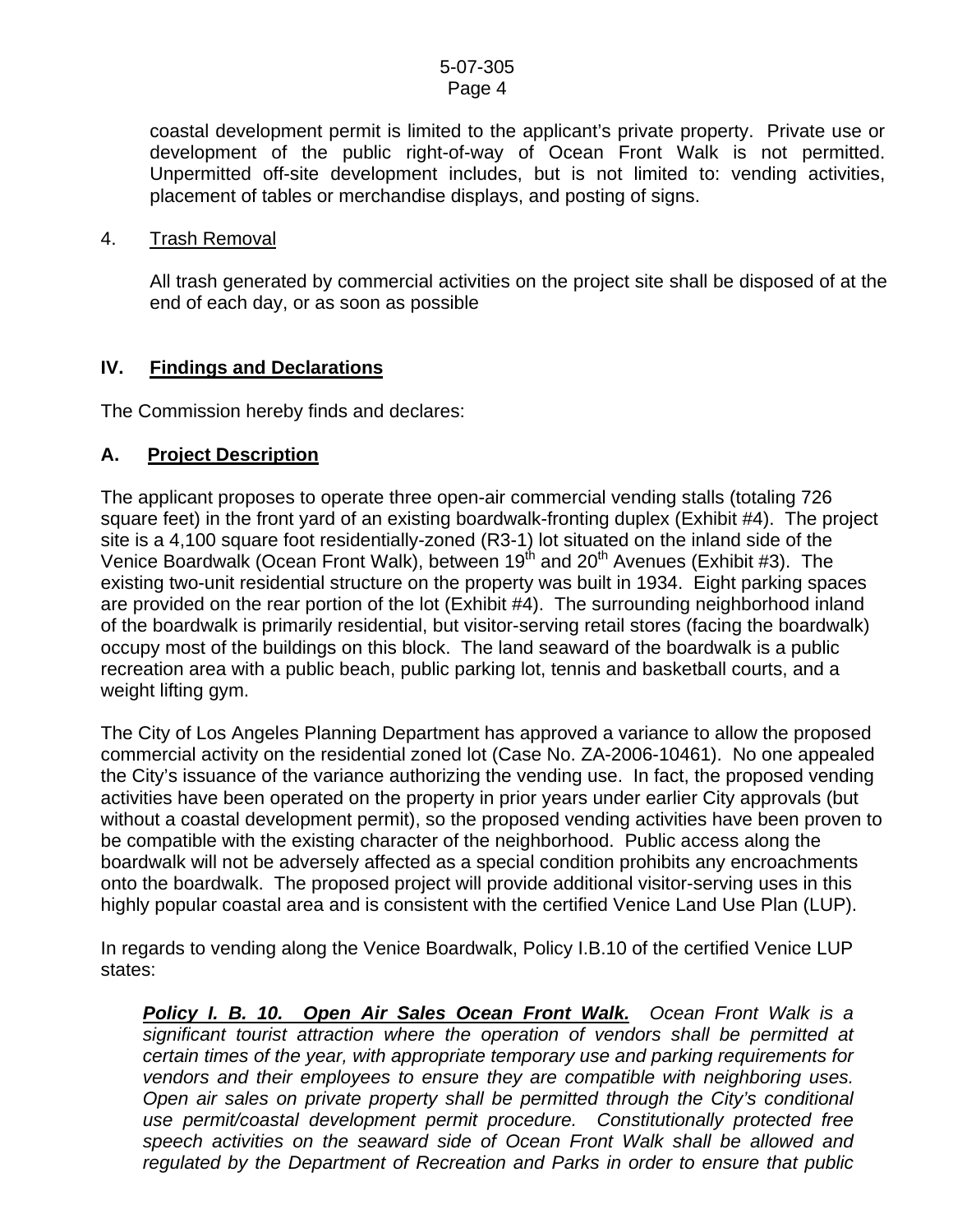*access and recreational opportunities are protected. Restaurant dining areas and other encroachments in front of commercial establishments on the inland side of Ocean Front Walk shall not be permitted to interfere with pedestrian access along the boardwalk.*

In regards to parking requirements for vending activities along the Venice Boardwalk, Policy II.A.3 of the certified Venice LUP requires that "Open Air Vending" uses provide 1.25 parking spaces per vending stall or sales space. In this case, three vending stalls would require 3.75 parking spaces. Four parking spaces are proposed for the vendors' use. The Commission's parking standards for the Venice area, as set forth in the Parking Requirement Table of Policy II.A.3 of the certified Venice LUP, require the provision of two spaces per residential unit. Therefore, adequate on-site parking is proposed for the project, with four of the eight on-site parking spaces reserved for the two existing residential units, and four parking spaces reserved for the proposed vending activities.

As conditioned, the proposed project is consistent with community character, and will have no negative effects on visual resources or coastal access. The proposed project, as conditioned, is consistent with the Chapter 3 policies of the Coastal Act, the policies of the certified Venice LUP, and previous Commission approvals, and approval of the project as conditioned would not prejudice the City's ability to prepare an LCP.

## **B. Public Access**

As conditioned, the proposed development will not have any new adverse impact on public access to the coast or to nearby recreational facilities. Thus, as conditioned, the proposed development conforms with Sections 30210 through 30214, Sections 30220 through 30224, and 30252 of the Coastal Act.

## **C. Public Recreation**

The proposed development, as conditioned, does not interfere with public recreational use of coastal resources. The proposed development, as conditioned, protects coastal areas suited for recreational activities. Therefore, the Commission finds that the proposed development, as conditioned, is in conformity with Sections 30210 through 30214 and Sections 30220 through 30223 of the Coastal Act regarding the promotion of public recreational opportunities.

## **D. Marine Resources and Water Quality**

The proposed project is in a location where there is a potential for a discharge of trash and polluted runoff from the project site into coastal waters. The storage or placement of construction material, debris, or waste in a location where it could be carried into coastal waters would result in an adverse effect on the marine environment. To reduce the potential for adverse impacts to water quality, the Commission imposes a special condition requiring the appropriate disposal of waste generated by the proposed project to minimize the potential of pollutants to enter coastal waters. As conditioned, the Commission finds that the development conforms with Sections 30230 and 30231 of the Coastal Act.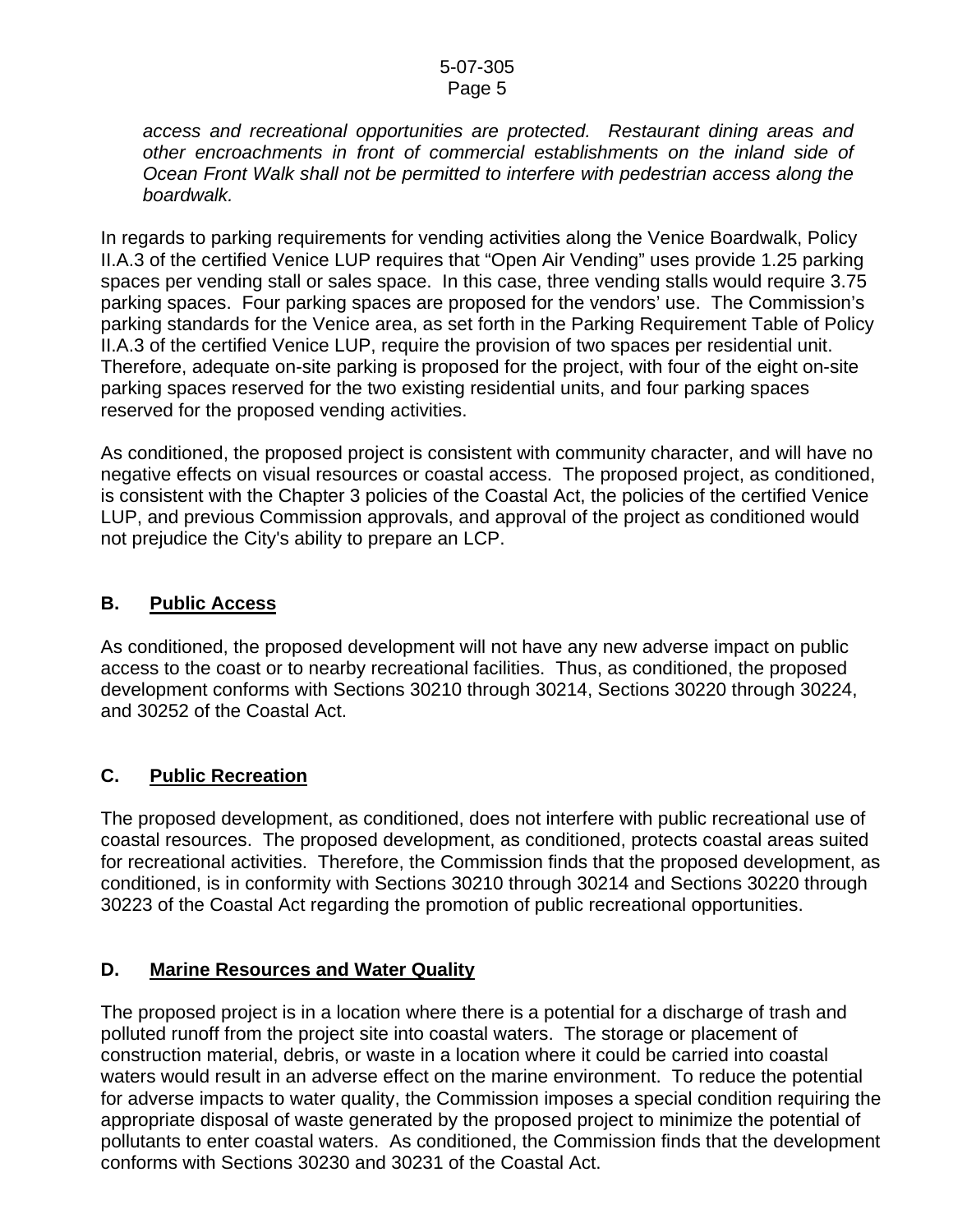## **E. Development**

The development is located within an existing developed area and, as conditioned, will be compatible with the character and scale of the surrounding area, has been designed to assure structural integrity, and will avoid cumulative adverse impacts on public access. Therefore, the Commission finds that the development, as conditioned, conforms with Sections 30250, 30251, 30252, 30253 and the public access provisions of the Coastal Act.

## **F. Local Coastal Program**

Coastal Act section 30604(a) states that, prior to certification of a local coastal program ("LCP"), a coastal development permit can only be issued upon a finding that the proposed development is in conformity with Chapter 3 of the Act and that the permitted development will not prejudice the ability of the local government to prepare an LCP that is in conformity with Chapter 3. The City of Los Angeles Land Use Plan (LUP) for Venice was effectively certified on June 14, 2001. As conditioned, the proposed development is consistent with Chapter 3 of the Coastal Act and with the certified Land Use Plan for the area. Approval of the project, as conditioned, will not prejudice the ability of the local government to prepare an LCP that is in conformity with the provisions of Chapter 3 of the Coastal Act.

# **G. California Environmental Quality Act (CEQA)**

As conditioned, there are no feasible alternatives or feasible mitigation measures available which would substantially lessen any significant adverse effect which the activity may have on the environment. Therefore, the Commission finds that the proposed project, as conditioned to mitigate the identified impacts, is the least environmentally damaging feasible alternative and can be found consistent with the requirements of the Coastal Act to conform to CEQA.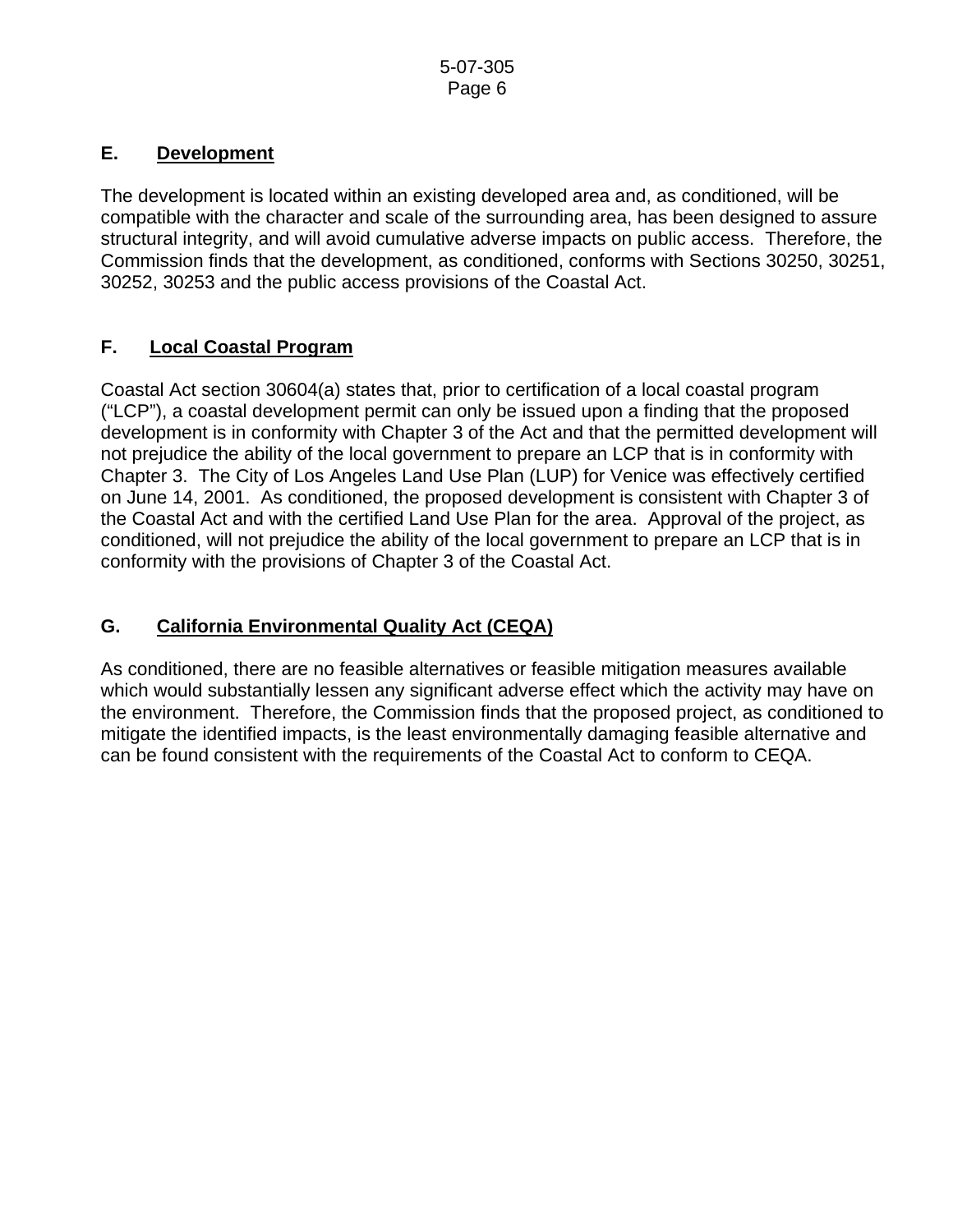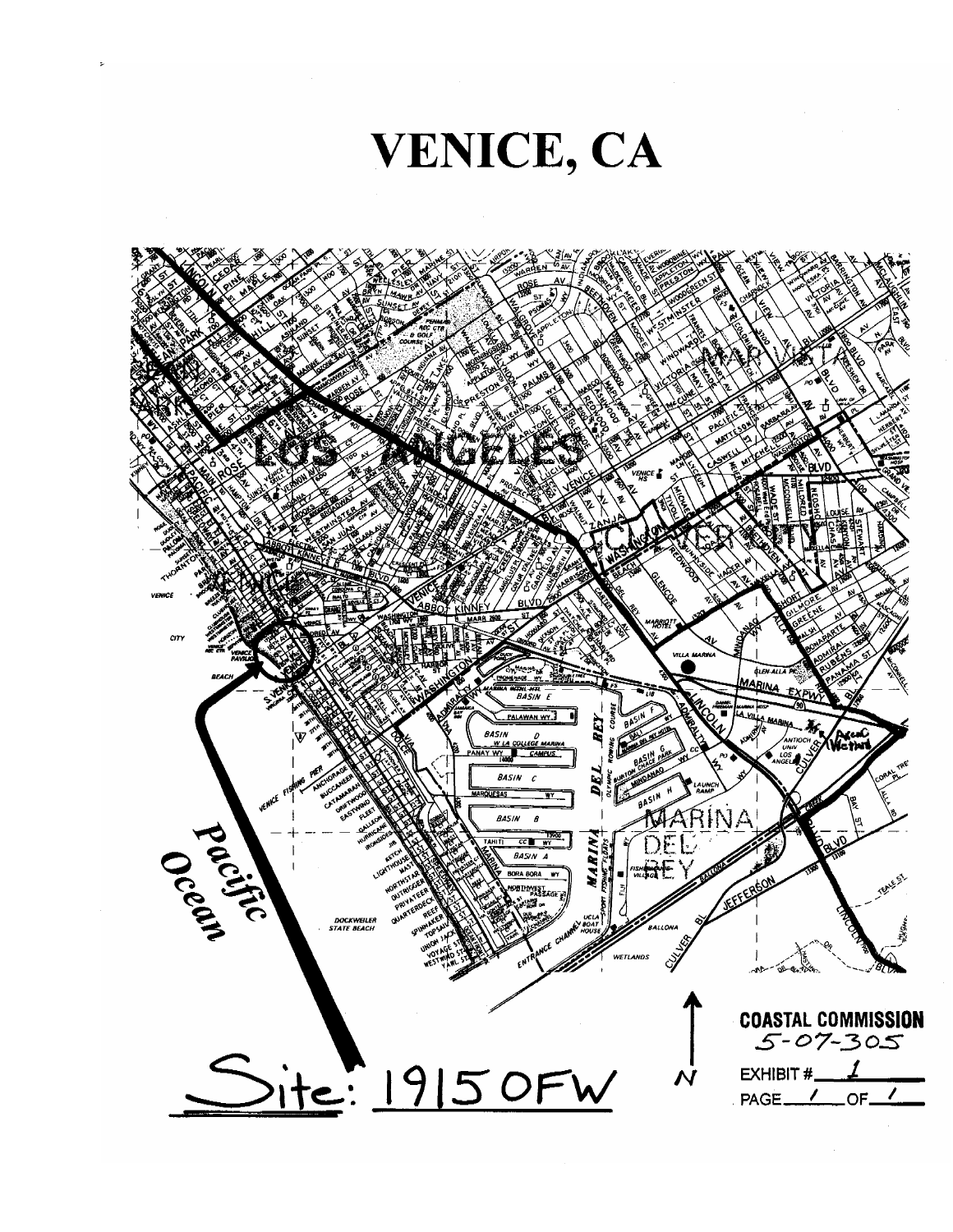

**COASTAL COMMISSION**  $5 - 07 - 305$ 

EXHIBIT  $\#$  2

PAGE<sub>-</sub>L\_OF-



LUP<br>Exhibit 5b Subarea: North Venice . Venice Canal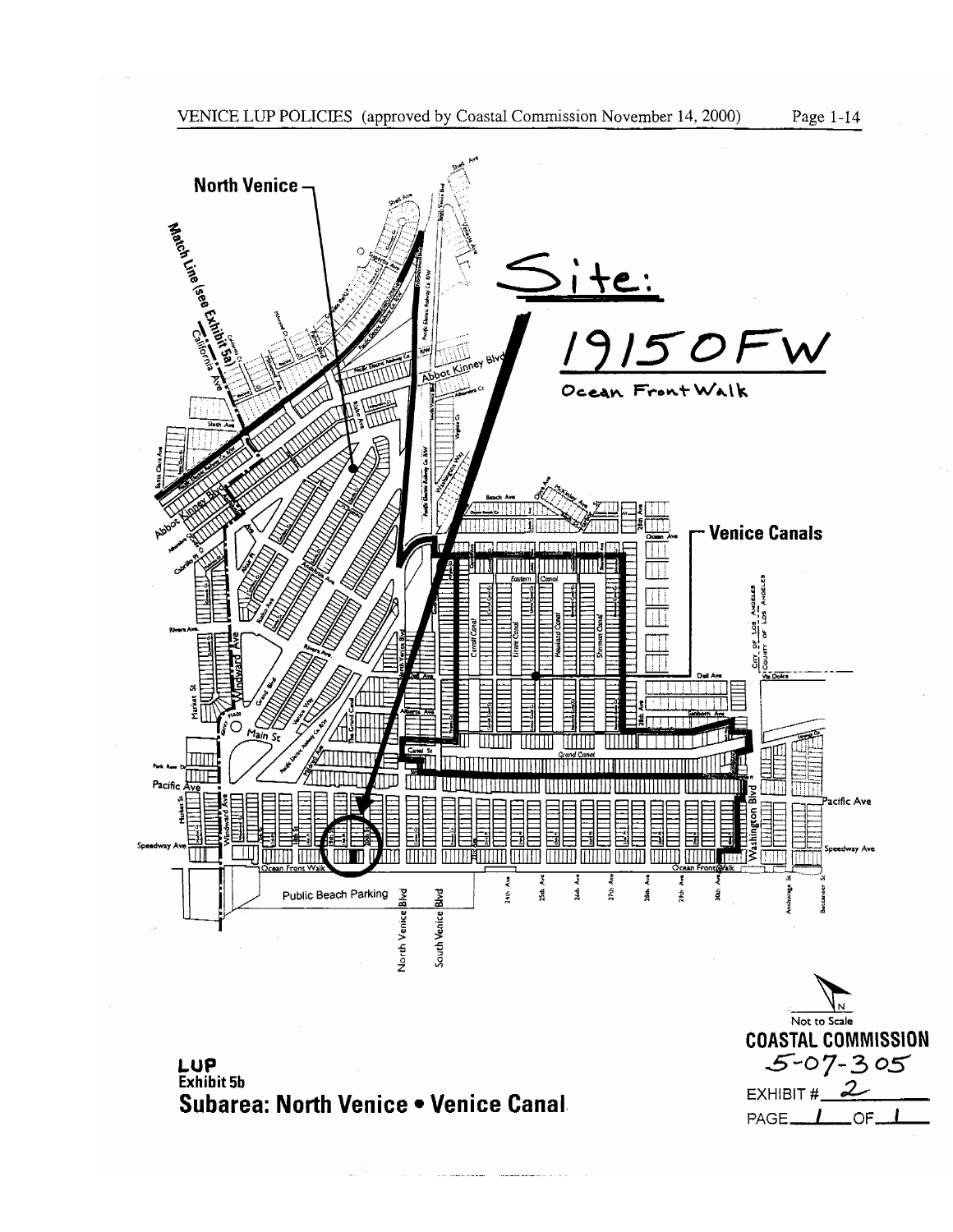